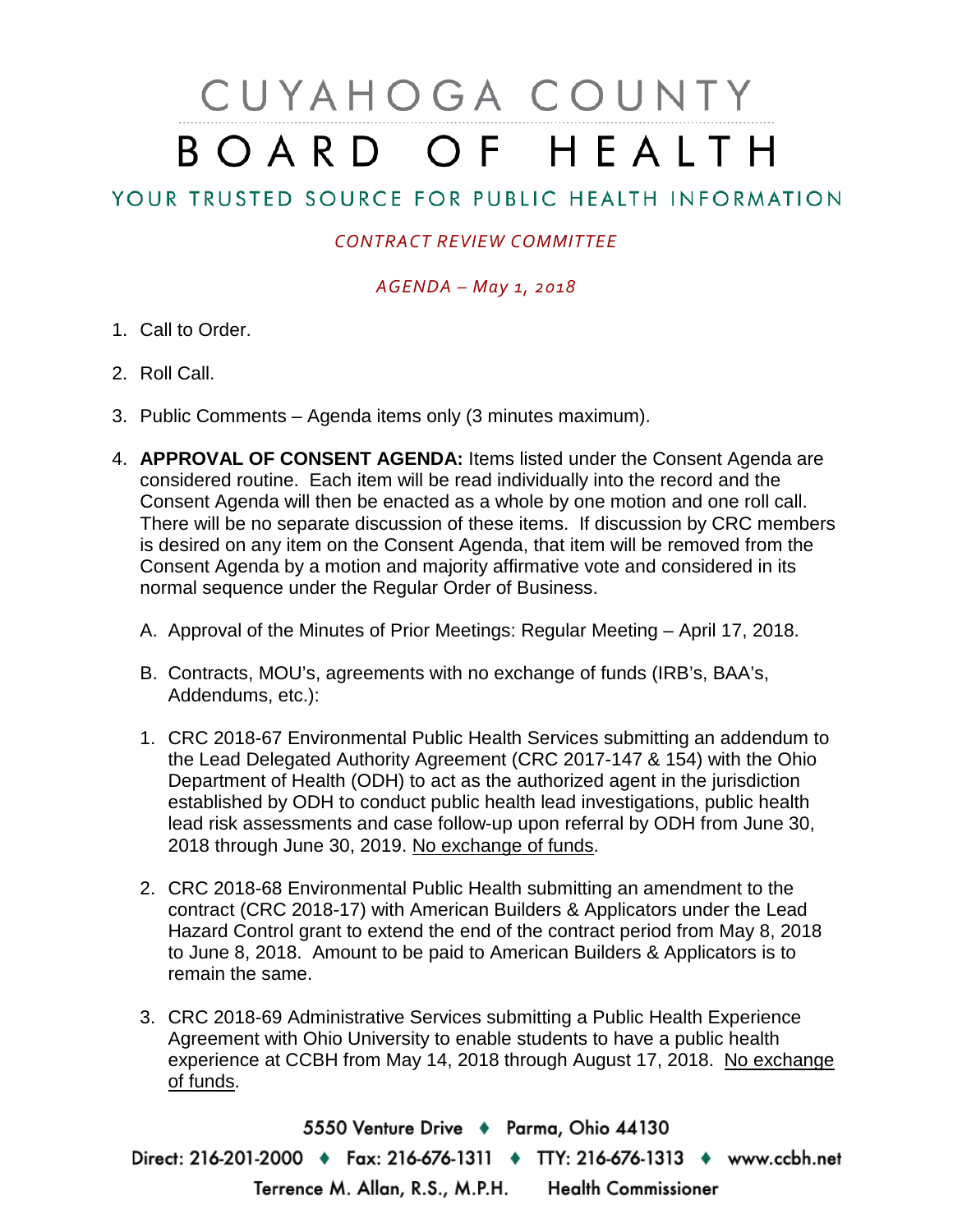#### 5. **CONTRACTS AND AWARDS:**

A. Tabled Items

None

- B. New Items For Review
	- 1. Bid/Quote Openings ≥ \$25,000.00

None

2. Bid/Quote Openings < \$25,000.00

Household Sewage Program

- a. CRC 2018-70 10133 Echo Hill Dr. Brecksville, Ohio 44141
- b. CRC 2018-71  $7176$  W.  $130^{th}$  St. Middleburg Heights, Ohio 44130
- 3. Expenditures: Contracts < \$25,000.00
	- a. CRC 2018-72 Environmental Public Health Services submitting an amendment to the contract with American Builders & Applicators (CRC 2018-20) under the Lead Hazard Control grant to extend the end of the contract period from May 8, 2018 to May 15, 2018 and increase the amount to be paid to American Builders & Applicators from \$22,050.00 to \$22,250.00.

Purpose: To complete additional work not identified in the original scope for the project.

Funding Source: 100% reimbursable through the Lead Hazard Control Program

b. CRC 2018-73 Prevention & Wellness Services submitting an addendum to the contract with Cleveland Rape Crisis Center (CRC 2018-49) under the Prevent Premature Fatherhood (PPF) grant to increase the amount to be paid to Cleveland Rape Crisis Center from \$5,400.00 to \$9,000.00.

5550 Venture Drive → Parma, Ohio 44130 Direct: 216-201-2000 ♦ Fax: 216-676-1311 ♦ TTY: 216-676-1313 ♦ www.ccbh.net Terrence M. Allan, R.S., M.P.H. **Health Commissioner**